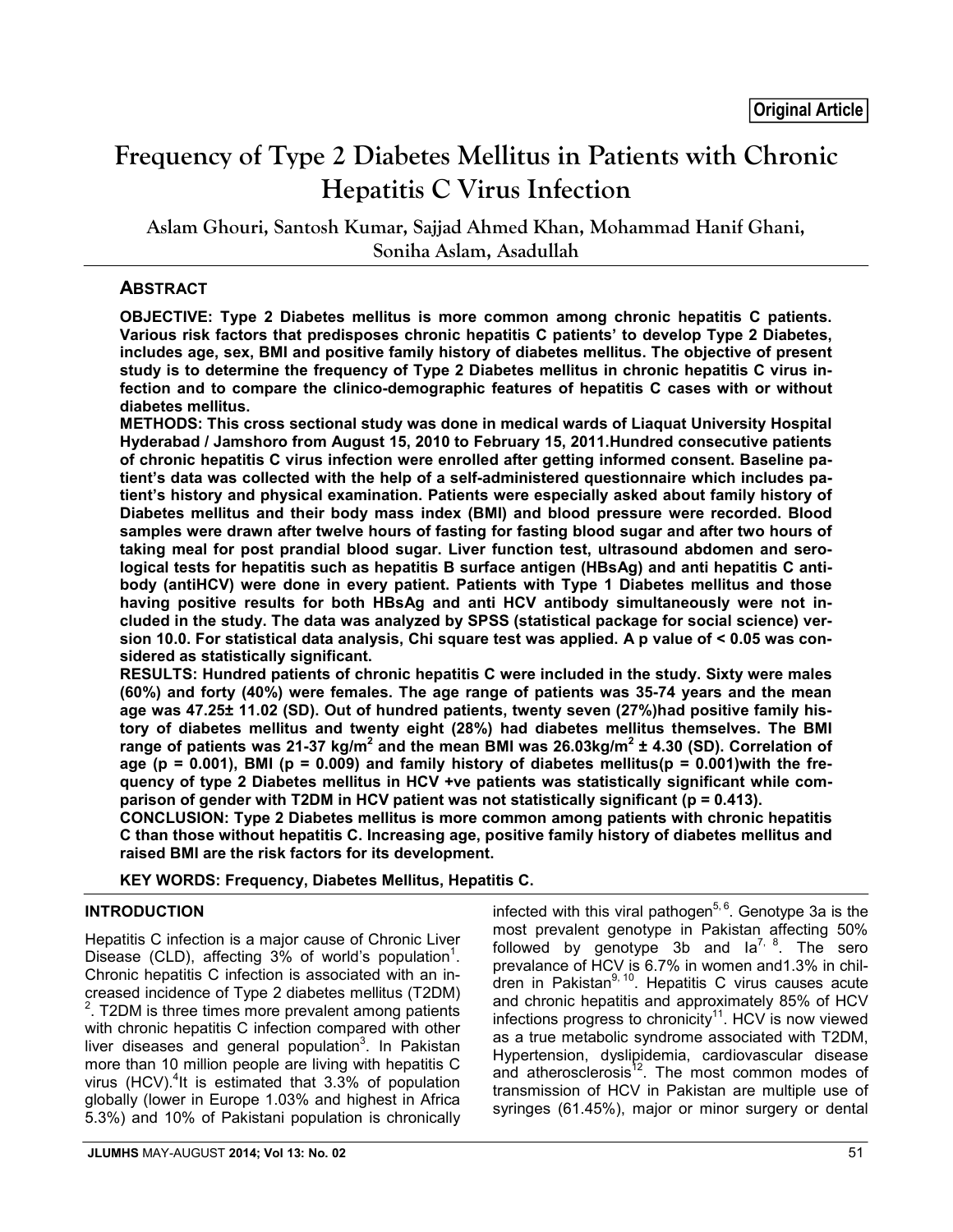#### **Frequency of Type 2 Diabetes Mellitus in Patients**

procedure (10.62%), blood transfusions and blood products (4.26%), sharing razors during shaving and circumcision by barbers (3.90%), piercing instruments, nail clippers, tooth brushes, miswaks, needle stick injury (1%), from infected mother to baby and sexual transmission. The mode of transmission is unclear in about 20.35% subjects<sup>13, 14</sup>.

In 2005 an estimated 1.5 million (m) new cases of Diabetes Mellitus were diagnosed<sup>15</sup>. The center for disease control and prevention reported that the prevalence of Diabetes among people aged 20 years or older was 20.6 m (9.6% of the people in that age group) and the prevalence increased with age (10.3 m people aged 60 and above or 20.9% of those in that age group had diabetes)<sup>16</sup>.

Chronic HCV infection is associated with an increased risk of developing insulin resistance (IR) and T2DM. HCV seems to affect glucose metabolism via mechanisms that involve cellular pathways that have been implicated in the host innate immune response. IR and T2DM not only accelerate the histological and clinical progression of chronic hepatitis C infection but also reduce the early and sustained virological response to interferon based therapy. HCV may alter glucose hemostasis by its direct action, or via indirect mechanism such as through cytokine stimulation<sup>17</sup>. In patients with chronic HCV infection, direct interaction between HCV and insulin signaling components occur that may result in IR and T2DM in at risk individuals. Insulin stimulated IRS-1 tyrosine phosphorylation was decreased by 2 folds in HCV infected patients compared to non HCV infected ones, and this was paralleled by significant reduction in IRS-1/p85 phosphatidylinositol 3 (PI3)-kinase association, IRS-1 associated PI3 kinase activity and insulin stimulated Akt phosphorylation<sup>18</sup>

Several mechanisms explain the link between HCV infection and T2DM. Chronic hepatitis C is associated with hepatic steatosis to a greater degree than other inflammatory diseases of liver. The insulin sensitivity is significantly decreased in chronic HCV infection<sup>19</sup>. It has been suggested that severe fibrosis is the only independent predictor of  $IR^{20}$ . Tumor necrosis factor α (TNF α) level is increased in human HCV infection and has an effect on insulin signaling<sup>18</sup>.

# **METHODOLOGY**

## *Study Design***:** This was a cross sectional study

*Study population and sample***:** The studypopulation consisted of patients of Chronic Hepatitis C. From this population, through convenience consecutive sampling, a sample of 100 patientsselected toparticipate in this study, carried out at medical wards of Liaquat University Hospital, Jamshoro/Hyderabad from 15<sup>th</sup> Aug'2010-15<sup>th</sup> Feb" 2011.

*Inclusion and Exclusion criteria***:** The following inclusion and exclusion criteria were used:

Only patients with chronic hepatitis C, both male and females, aged 35-74 years were included in the study.However, patients in whom Diabetes Mellitus was diagnosed before 30 and those having both hepatitis C and hepatitis B were excluded.

**Sampling Technique:** Patients who met the inclusion criteria were enrolled in the study. Baseline patient's data was collected via a questionnaire form including patient's history and physical examination. Patients were especially asked about family history of Diabetes mellitus and their body mass index (BMI) and blood pressure were recorded. Blood samples (3 ml in fluoride tubes) were drawn after 12 hours fast and 2-hour post prandial for fasting and random blood sugar respectively. The samples were transported to research and diagnostic laboratory of Liaquat University of Medical and Health Sciences Jamshoro within half an hour of collection. The method used was "PAP" enzymatic calorimetric test. Serological tests for hepatitis (HBsAg, anti HCV), LFT and ultrasound abdomen was done in every patient. The data was analyzed by SPSS (statistical package for social science) version 10.0. Chi square test or Z-test of proportion was used for comparison of qualitative output response. Mean Standard deviation (SD) and standard error of mean (SEM)  $\pm$  was calculated. A p value of  $\leq$  0.05 is considered as statistically significant.

# **RESULTS**

A total of 100 patients of chronic hepatitis C were included in the study. Out of 100 patients, sixty were males (60%) and forty (40%) were females. Graph I shows the sex distribution of the patients. The frequency of diabetes mellitus among hepatitis C patients was 28%. Table I shows the frequency of T2DM in HCV +ve patients. The mean age of patients was 47.25 ± 11.02 (SD) with the range of 35-74 years. Majority of patients studied were between 35-44 years (52%). Among 100 cases, family history for Diabetes Mellitus was positive in 27 patients only. Of the 28 diabetic patients, 18 (68.28%) were over 45 years of age. Table II shows the age distribution of patients.Out of 28 diabetic patients, 15 (53.57%) had positive family history of Diabetes Mellitus (p = 0.001). Table III shows the family history of Diabetes Mellitus.The mean BMI was 26.03±4.31(SD) with the range of 21-37 kg/m<sup>2</sup>. Out of 100 patients, only 52 (52%) had BMI less than 25 kg/m<sup>2</sup>. Of the 28 diabetics, only 7 had BMI less than 25 kg/ $m^2$  while 21 had BMI more than 25 ( $p = 0.009$ ). Table IV shows the BMI of the patients. Correlation of age ( $p = 0.001$ ), BMI ( $p =$ 0.009) and family history of diabetes mellitus ( $p =$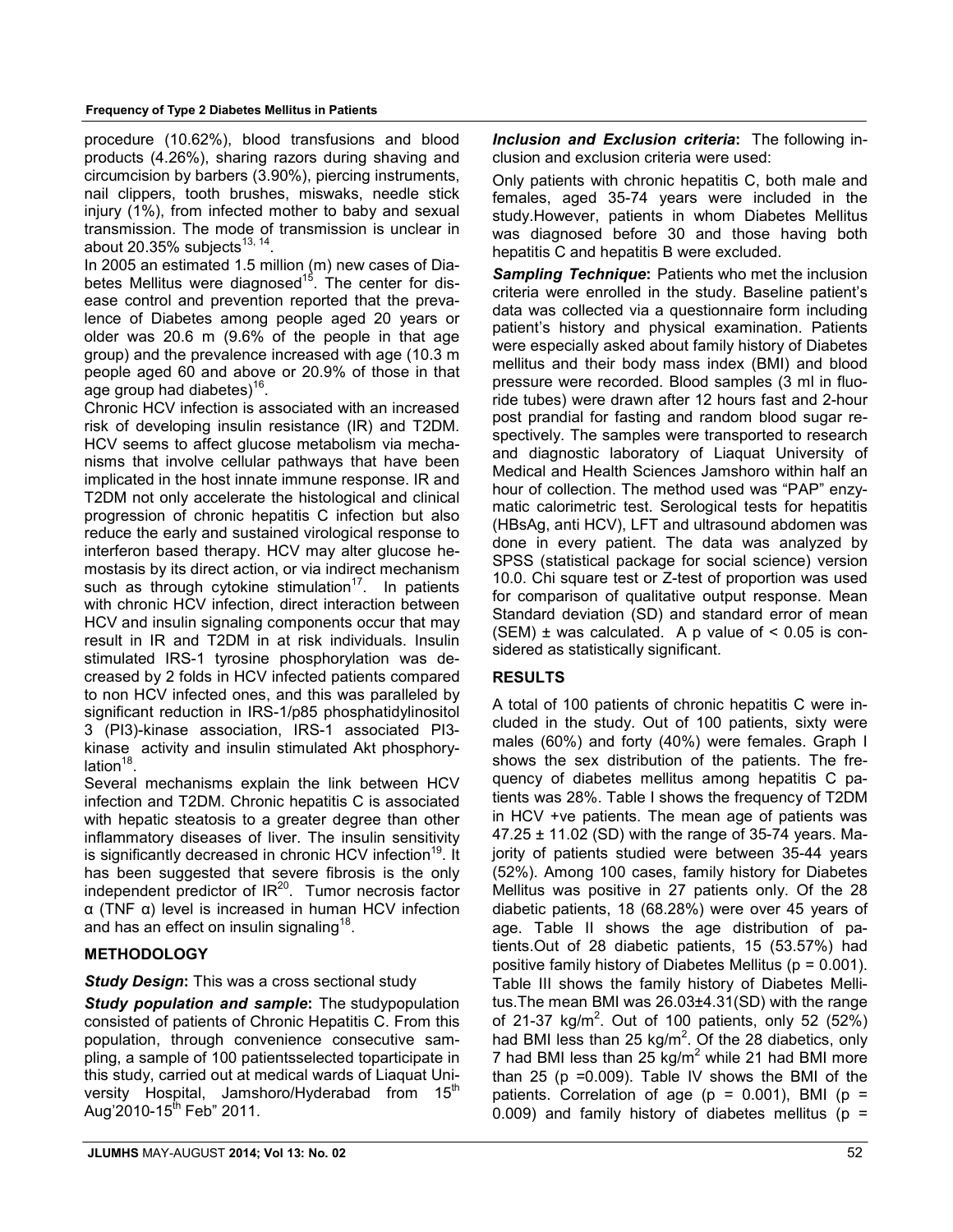#### **Aslam Ghouri, Santosh Kumar, Sajjad Ahmed Khan, Mohammad Hanif Ghani, Soniha Aslam, Asadullah**

0.001) with the frequency of type 2 Diabetes mellitus in HCV +ve patients was statistically significant while comparison of gender with T2DM in HCV patient was not statistically significant ( $p = 0.413$ ). Table V shows the statistical comparison of frequency of Diabetes Mellitus with age, sex, positive family history of Diabetes and BMI.

## **GRAPH I: SEX DISTRIBUTION OF PATIENTS STUDIED (N=100) FEMALE (40%), MALE (60%)**



**TABLE I: FREQUENCY OF T2DM IN HCV POSITIVE PATIENTS (n=100)**

|               | <b>Frequency</b> | Percentage |  |
|---------------|------------------|------------|--|
| l T2DM        | 28               | 28         |  |
| Non-Diabetics | 72               | 72         |  |
| Total         | 100              | 100        |  |

## **TABLE II: AGE DISTRIBUTION OF PATIENTS STUDIED (n=100)**

| (a) Age Distribution: Mean and SD              |                  |            |  |  |  |
|------------------------------------------------|------------------|------------|--|--|--|
| Mean                                           | 47.25            |            |  |  |  |
| Range                                          | 35-74            |            |  |  |  |
| Standard Error of Mean                         |                  | 1.10       |  |  |  |
| <b>Standard Deviation</b>                      |                  | 11.02      |  |  |  |
| (b) Age Distribution: Frequency and Percentage |                  |            |  |  |  |
| Age                                            | <b>Frequency</b> | Percentage |  |  |  |
| 35-44                                          | 52               | 52         |  |  |  |
| 45-54                                          | 22               | 22         |  |  |  |
| 55-64                                          | 11               | 11         |  |  |  |
| 65-74                                          | 15               | 15         |  |  |  |
| Total                                          | 100              | 100        |  |  |  |

## **TABLE III: FAMILY HISTORY OF DIABETES MELLI-TUS (n=100)**

| <b>Family History</b>   | <b>Frequency</b> | Percentage |  |
|-------------------------|------------------|------------|--|
| <b>Positive History</b> | 27               | 27         |  |
| Negative History        | 73               | 73         |  |
| Total                   | 100              | 100        |  |

## **TABLE IV: BODY MASS INDEX (BMI) OF SUB-JECTS (n=100)**

| (a) BMI: Mean and SD              |                  |            |  |  |  |
|-----------------------------------|------------------|------------|--|--|--|
| Mean                              | 26.0300          |            |  |  |  |
| Range                             |                  | 21-37      |  |  |  |
| Standard Error of Mean            |                  | 0.4308     |  |  |  |
| <b>Standard Deviation</b>         |                  | 4.3075     |  |  |  |
| (b) BMI: Frequency and Percentage |                  |            |  |  |  |
| BMI $(Kg/m^2)$                    | <b>Frequency</b> | Percentage |  |  |  |
| Less than 25                      | 52               | 52         |  |  |  |
|                                   |                  |            |  |  |  |
| 25-29.9                           | 25               | 25         |  |  |  |
| 30-34.9                           | 17               | 17         |  |  |  |
| More than 35                      | 6                | 6          |  |  |  |

#### **TABLE V: STATISTICAL COMPARISON OF FRE-QUENCY OF DIABETES MELLITUS WITH AGE, SEX, FAMILY HISTORY AND BODY MASS INDEX**

| <b>Parameters</b>                    | Chi Square<br><b>Value</b> | Degree of<br>Freedom (df) | <b>Value</b> |
|--------------------------------------|----------------------------|---------------------------|--------------|
| Age (Years)                          | 60.152                     | 31                        | 0.001        |
| <b>Sex</b>                           | 0.67                       |                           | 0.413        |
| <b>Family History</b><br>of Diabetes | 10.437                     |                           | 0.001        |
| BMI ( $\text{Kg/m}^2$ )              | 11.531                     |                           | 0.009        |

## **DISCUSSION**

Chronic Hepatitis C and Diabetes mellitus cause devastating long term complications in a significant minority of patients. A link between the two disorders would not be surprising. Chronic Hepatitis C infection can cause cirrhosis, which, through IR, predisposes the patient to Diabetes Mellitus. Recent cross sectional studies performed worldwide suggest that they are indeed closely linked $^{21}$ .

Many of previous investigations have documented an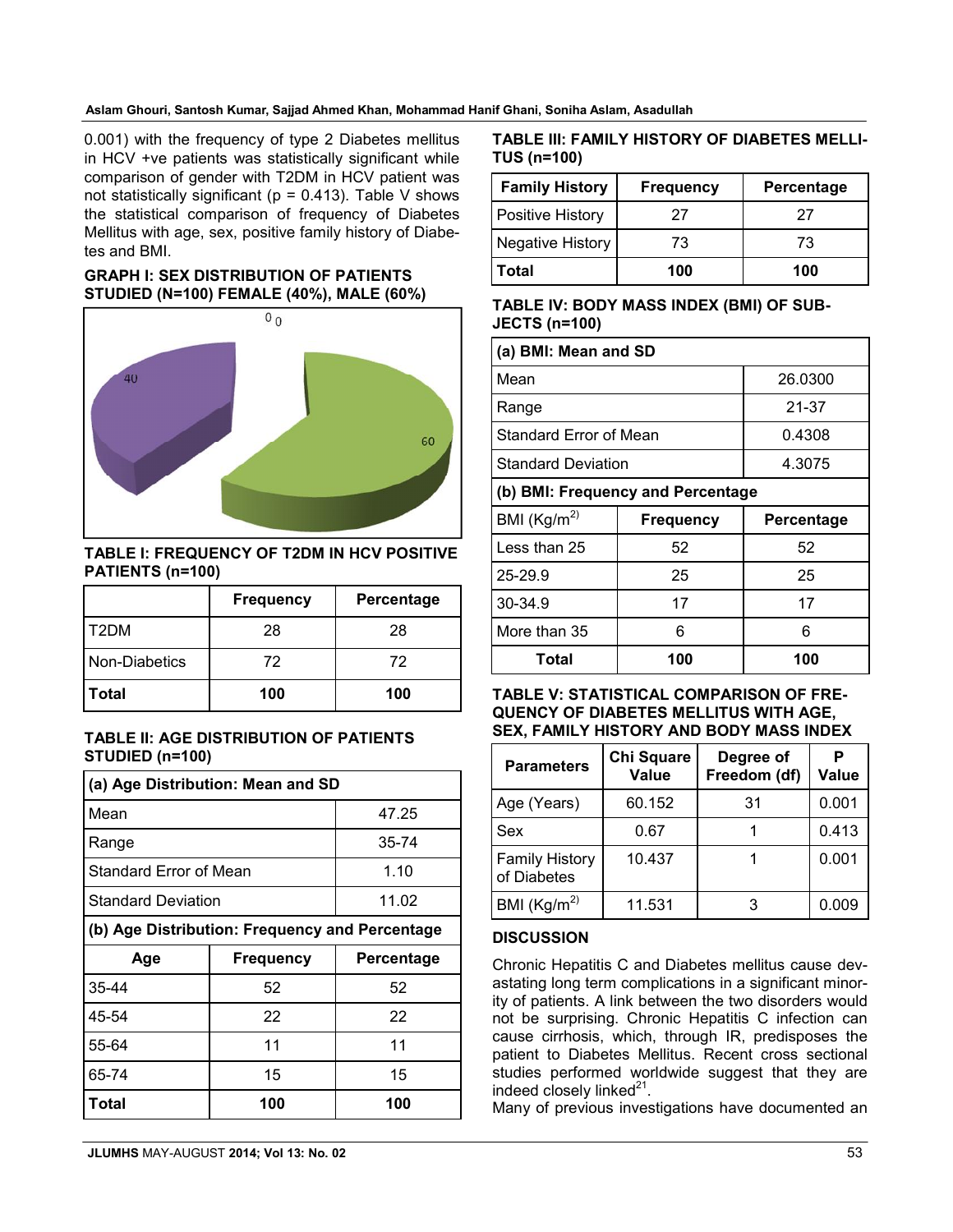#### **Frequency of Type 2 Diabetes Mellitus in Patients**

association between HCV infection and T2DM.Present study, also supports detection of increased risk for T2DM among HCV patients as more than quarter of Chronic Hepatitis C patients had Diabetes. A study conducted at Karachi by Qureshi et al shows that 24.5 percent of HCV positive patients had Diabetes Mellitus<sup>22</sup>. Another study conducted in Islamabad shows that 18 percent cases of HCV infection have Diabetes Mellitus<sup>23</sup>. The results of current study also correlates with other studies conducted in different parts of the world like China 19.05 percent<sup>24</sup>, Italy 32.5 percent<sup>25</sup>, Los Angeles 21 percent<sup>26</sup>, Israel 86.33 percent<sup>27</sup> and Korea  $24$ percent<sup>28</sup>. Allison and co-workers found that among patients with cirrhosis awaiting transplantation, those who were infected with HCV were 5 times more likely to have T2DM than those who were not, regardless of sex, BMI or severity of liver disease $^{29}$ .

Our study shows that increasing age is a risk factor for T2DM in HCV infected patients as 68.2 percent patients who had Diabetes Mellitus were over 45 years of age. The study of Mitchell et al and Shurti et al shows that patients with old age are at high risk to develop Diabetes Mellitus than those who were younger<sup>30, 31</sup>and our findings are in agreement with it.

Positive family history of Diabetes Mellitus is a risk factor for the development of T2DM in chronic Hepatitis C patients and present study proves the same as more than half of diabetic patients had positive family history of Diabetes Mellitus. The results correlates with another study conducted by Samir et al that shows that 41.08 percent had positive family history of Diabetes Mellitus and the prevalence of Diabetes Mellitus was significantly increased in subjects with HCV infection compared to those with HBV infection 56.5 percent against 2.7 percent $^{32}$ .

Obesity has been shown to be among the most important risk factors for T2DM. In our study, only quarter of diabetic patients had BMI less than 25 kg/m<sup>2</sup>. Other studies also show the same relation of obesity with Diabetes Mellitus<sup>33, 34</sup>. Another study shows that approximately 20percent of patients with HCV infection were obese and that obesity in those individuals was associated with steatosis and progression of fibrosis<sup>35</sup>. Nevita et al reported that BMI was associated with increased risk of Diabetes Mellitus in patients with HCV genotype 1 and 2 and who had no family history of Diabetes Mellitus<sup>36</sup>.

## **CONCLUSION**

Type 2 Diabetes Mellitus occur frequently in patients with chronic Hepatitis C infection and growing age, positive family history of diabetes mellitus and increased BMI make these patients more prone to develop DM.

## **RECOMMENDATION**

Large prospective studies should be carried out to include persons at high risk for both HCV and Diabetes Mellitus to establish firm relationship between HCV and T2DM and to assess biological mechanisms.

## **REFERENCES**

- 1. Hussnain RR, Kaukab G, Qayyum M, Asim M and Khanum A. "Association of Diabetes with Hepatitis C. virus (HCV) infected male and female patients along with different risk factors" Int. J. Agri. Biol.2007;9 :735-740.
- 2. Mehta SH, Brancati FL, Strathdee SA, Pankow JS, Netski D, Coresh J, Szklo M, Thomas DL.Hepatitis C virus infection and incident type 2 diabetes. Hepatology. 2003 ;38:50-6.
- 3. Wang CS, Wang ST, Yao WJ, Chang TT, Chou P. Community-based study of hepatitis C virus infection and type 2 diabetes: an association affected by age and hepatitis severity status. Am J Epidemiol.2003;158:1154-60.
- 4. Waheed Y, Shafi T, Safi SZ, Qadri I. Hepatitis C virus in Pakistan: a systematic review of prevalence, genotypes and risk factors.World J Gastroenterol. 2009;15:5647-53.
- 5. Raza SA, Clifford GM, Franceschi S. Worldwide variation in the relative importance of hepatitis B and hepatitis C viruses in hepatocellular carcinoma: a systematic review. Br J Cancer. 2007; 96:1127-34.
- 6. Idrees M, Riazuddin S. A study of best positive predictors for sustained virologic response to interferon alpha plus ribavirin therapy in naive chronic hepatitis C patients. BMC Gastroenterol. 2009;9:5-13.
- 7. Idrees M. Development of an improved genotyping assay for the detection of hepatitis C virus genotypes and subtypes in Pakistan. J Virol Methods. 2008;150:50-6.
- 8. Afridi S, Naeem M, Hussain A, Kakar N, Babar ME, Ahmad J. Prevalence of hepatitis C virus (HCV) genotypes in Balochistan. Mol Biol Rep. 2009;36:1511-4.
- 9. Parker SP, Khan HI, Cubitt WD. Detection of antibodies to hepatitis C virus in dried blood spot samples from mothers and their offspring in Lahore, Pakistan. J Clin Microbiol. 1999;37:2061-3.
- 10. Asif SA, Iqbal R, Hussain H, Khan MH. Awareness of viral hepatitis in ten villages of district Nowshera Gomal J Med Sci. 2009;7:10-3.
- 11. Jacobs JM, Diamond DL, Chan EY, Gritsenko MA, Qian W, Stastna M, Baas T, Camp DG 2nd, Carithers RL Jr, Smith RD, Katze MG. Proteome analysis of liver cells expressing a full-length hepatitis C virus (HCV) replicon and biopsy speci-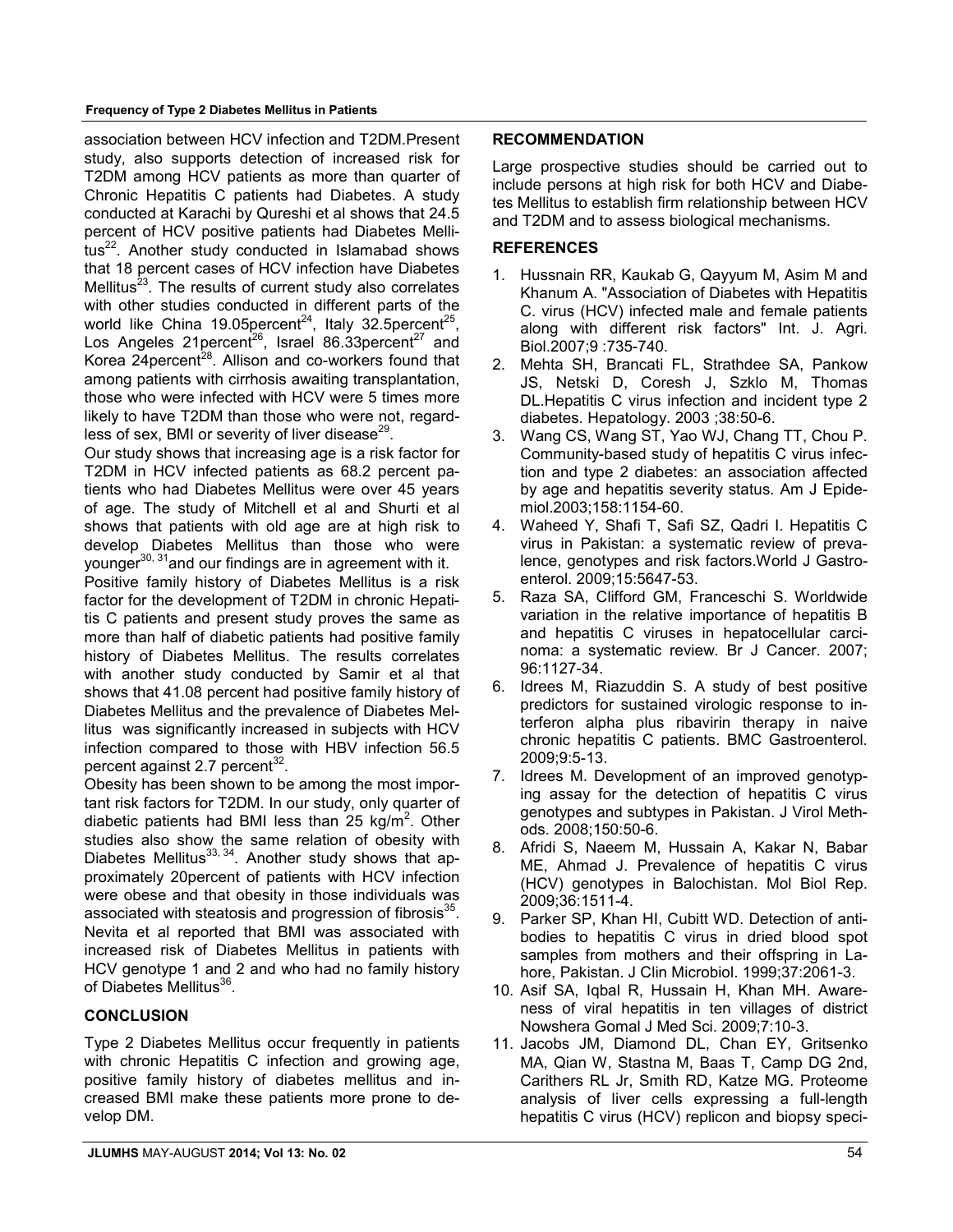#### **Aslam Ghouri, Santosh Kumar, Sajjad Ahmed Khan, Mohammad Hanif Ghani, Soniha Aslam, Asadullah**

mens of posttransplantation liver from HCVinfected patients. J Virol. 2005;79:7558-69.

- 12. Sheikh MY, Choi J, Qadri I, Friedman JE, Sanyal AJ. Hepatitis C virus infection: molecular pathways to metabolic syndrome. Hepatology. 2008;47:2127-33.
- 13. Farhana M, Hussain I, Haroon TS. Hepatitis C: the dermatologic profile. J Pak Assoc Derm. 2009;18:171–181.
- 14. Idrees M1, Riazuddin S. Frequency distribution of hepatitis C virus genotypes in different geographical regions of Pakistan and their possible routes of transmission. BMC Infect Dis. 2008 May 23;8:69-91.
- 15. Deshpande AD, Harris-Hayes M, Schootman M. Epidemiology of diabetes and diabetes-related complications. Phys Ther. 2008; 88:1254-64.
- 16. Centers for Disease Control and Prevention, 2005. Centers for Disease Control and Prevention. National diabetes fact sheet: general information and national estimates on diabetes in the United States, 2005. Atlanta, GA: U.S. Department of Health and Human Services.
- 17. Negro F, Alaei M. Hepatitis C virus and type 2 diabetes. World J Gastroenterol. 2009;15:1537- 47.
- 18. Aytug S, Reich D, Sapiro LE, Bernstein D, Begum N.Impaired IRS-1/PI3-kinase signaling in patients with HCV: a mechanism for increased prevalence of type 2 diabetes.Hepatology.2003; 38:1384-92.
- 19. Chu CJ, Lee SD, Hung TH, Lin HC, Hwang SJ, Lee FY, Lu RH, Yu MI, Chang CY, Yang PL, Lee CY, Chang FY.Insulin resistance is a major determinant of sustained virological response in genotype 1 chronic hepatitis C patients receiving peginterferon alpha-2b plus ribavirin. Aliment Pharmacol Ther. 2009;29:46-54.
- 20. Taura N, Ichikawa T, Hamasaki K, Nakao K, Nishimura D, Goto T, Fukuta M, Kawashimo H, Fujimoto M, Kusumoto K, Motoyoshi Y, Shibata H, Abiru N, Yamasaki H, Eguchi K. Association between liver fibrosis and insulin sensitivity in chronic hepatitis C patients. Am J Gastroenterol. 2006; 101:2752-9.
- 21. Alexander GJ. An association between hepatitis C virus infection and type 2 diabetes mellitus: what is the connection? Ann Intern Med. 2000;133:650-2.
- 22. Qureshi H, Ahsan T, Mujeeb SA, Jawad F, Mehdi I, Ahmed W, Alam SE.Diabetes mellitus is equally frequent in chronic HCV and HBV infection.J Pak Med Assoc. 2002;52:280-3.
- 23. Khokhar N. Association of chronic hepatitis C virus infection and diabetes mellitus. Pak J Med

Res. 2002;41:155–8.

- 24. Yang SQ, Chen HS, Jiang D, Wei L, Ji LN, Wang Y. [Relationship between chronic hepatitis C and type II diabetes mellitus].Zhonghua Shi Yan He Lin Chuang Bing Du XueZaZhi. 2003 ;17:46-9.
- 25. Sangiorgio L1, Attardo T, Gangemi R, Rubino C, Barone M, Lunetta M. Increased frequency of HCV and HBV infection in type 2 diabetic patients. Diabetes Res Clin Pract. 2000;48:147-51.
- 26. Mason AL1, Lau JY, Hoang N, Qian K, Alexander GJ, Xu L, Guo L, Jacob S, Regenstein FG, Zimmerman R, Everhart JE, Wasserfall C, Maclaren NK, Perrillo RP.Association of diabetes mellitus and chronic hepatitis C virus infection. Hepatology. 1999;29:328-33.
- 27. Knobler H1, Schihmanter R, Zifroni A, Fenakel G, Schattner A.Increased risk of type 2 diabetes in noncirrhotic patients with chronic hepatitis C virus infection. Mayo Clin Proc. 2000;75:355-9.
- 28. Ryu JK1, Lee SB, Hong SJ, Lee S. Association of chronic hepatitis C virus infection and diabetes mellitus in Korean patients. Korean J Intern Med. 2001;16:18-23.
- 29. Allison ME, Wreghitt T, Palmer CR, Alexander GJ. Evidence for a link between hepatitis C virus infection and diabetes mellitus in a cirrhotic population. J Hepatol. 1994; 21: 1135-9.
- 30. Petit JM, Bour JB, Galland-Jos C, Minello A, Verges B, Guiguet M, Brun JM, Hillon P.Risk factors for diabetes mellitus and early insulin resistance in chronic hepatitis C. J Hepatol. 2001;35:279-8331.
- 31. Mehta SH, Brancati FL, Sulkowski MS, Strathdee SA, Szklo M, Thomas DL. Prevalence of type 2 diabetes mellitus among persons with hepatitis C virus infection in the United States. Ann Intern Med. 2000;133:592-9.
- 32. Rouabhia S, Malek R, Bounecer H, Dekaken A, Bendali Amor F, Sadelaoud M, Benouar A.Prevalence of type 2 diabetes in Algerian patients with hepatitis C virus infection. World J Gastroenterol. 2010;16:3427-31.
- 33. Hartz AJ Jr, Rupley DC, Kalkhoff RD, Rimm AA. Relationship of obesity to diabetes: influence of obesity level and body fat distribution. Prev. Med. 1983; 12: 351-7.
- 34. Kissebah AH, Peiris AN.Biology of regional body fat distribution: relationship to non-insulindependent diabetes mellitus. Diabetes Metab Rev.1989;5:83-109.
- 35. Ortiz V, Berenguer M, Rayón JM, Carrasco D, Berenguer J.Contribution of obesity to hepatitis Crelated fibrosis progression.Am J Gastroenterol. 2002;97:2408-14.